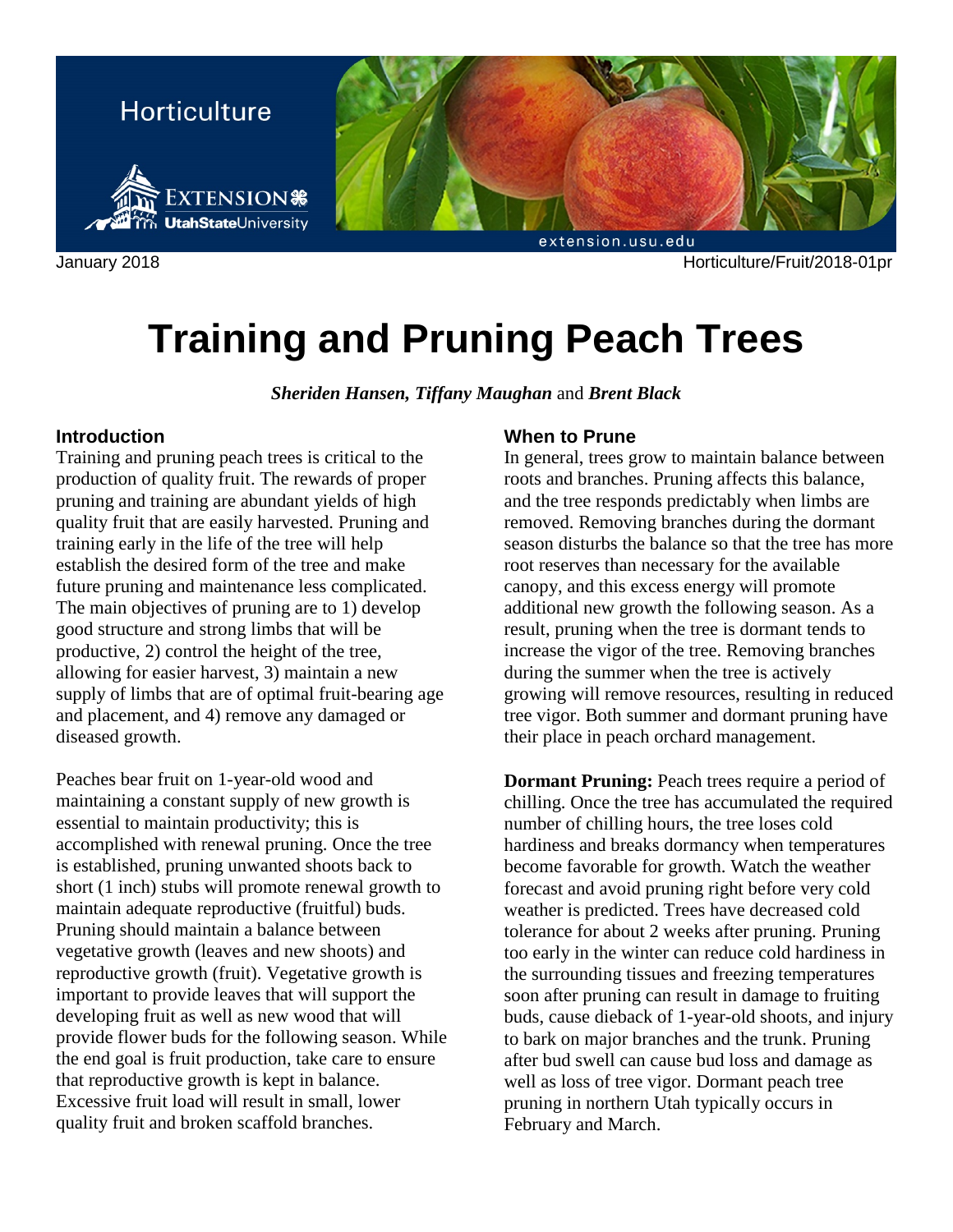**Summer Pruning:** The purpose of summer pruning is to increase light penetration and air flow in the canopy. Vigorous upright shoots often fill the open center of the tree, which can contribute to fungal disease and poor fruit coloration due to poor air movement and internal shading. Summer pruning, usually done in June or early July, will improve fruit color and stimulate the formation of flower buds on shoots in the lower part of the canopy.

Diseased branches should be removed and destroyed throughout the growing season, to prevent the spread of infection through the canopy. Infected fruit and fallen leaves should be cleared and disposed of. Orchard sanitation is important to prevent the spread of disease. Wet springs and dense canopy foliage can contribute to the growth and spread of pathogens.

Insect pest strikes should also be pruned out and removed. [Peach Twig Borer](http://digitalcommons.usu.edu/cgi/viewcontent.cgi?article=1652&context=extension_curall) is a common insect that can cause shoot strikes in the late spring and early summer. These strikes are caused by larval feeding in terminal shoots on new growth in peaches and are characterized by wilted young shoots. These should be pruned out of the tree and destroyed throughout the season. If not removed, subsequent summer generation larvae can feed on fruit, causing fruit damage.

#### **How to Prune**

At planting, have the desired tree form in mind. Peaches are typically pruned to a vase or open center form. When pruning, review what sequence of cuts will need to be made before you start cutting. Visualize what the tree will look like once the branch is removed.

Three main cuts are used in peach tree pruning and these should be well understood before beginning to prune. Thinning, heading, and stub cuts are the most used pruning cuts.

**Thinning cuts** (Figure 1) are used to remove an entire shoot or branch to its point of origin from the main branch or lateral. Thinning cuts are used to redirect growth and improve light penetration and are preferred over heading cuts for minimizing tree size and removing excess shoots. When removing a branch, it is important that a "collar cut" be made instead of a flush cut. Flush cuts remove a branch to be flush with the trunk. These cuts take longer to heal than a collar cut and are associated with disease infection. Collar cuts leave a collar of tissue where the branch joins the trunk (Figure 2), and minimize the size of the remaining wound. Using this method can promote proper and rapid healing and reduce the risk of disease infection and external dieback.

**Heading cuts** (or heading back) remove the terminal portion of the branch, which stimulate shoot growth below the cut, stiffen branches, and invigorate growth (Figure 1).

**Stub cuts** (or renewal cuts) are used to replace a broken or damaged branch, a branch with a poor angle, or to generate new fruiting wood (Figure 3). Stub cuts remove a branch, but leave a short stub that will allow for new growth. The stub should be cut so the lower side is longer than the upper side to encourage new shoots to develop from the underside of the stub. Growth from the underside of the stub will produce new branches that have wide, strong angles and will produce fruitful open growth. Stub cuts can produce one or several new shoots. If the stub produces several shoots, one should be selected as the new branch and the others should be thinned to remove. Peach production requires light. Light penetration throughout the canopy, especially in the center of the tree, should be considered when pruning. Light is critical for bud production and the formation of fruiting wood in the canopy. Exposure to appropriate levels of light is most important in June and early July to promote maximum bud formation.



**Figure 1.** Heading and thinning cuts (left) and resulting new growth (right). Illustration by A. Spranger, USU.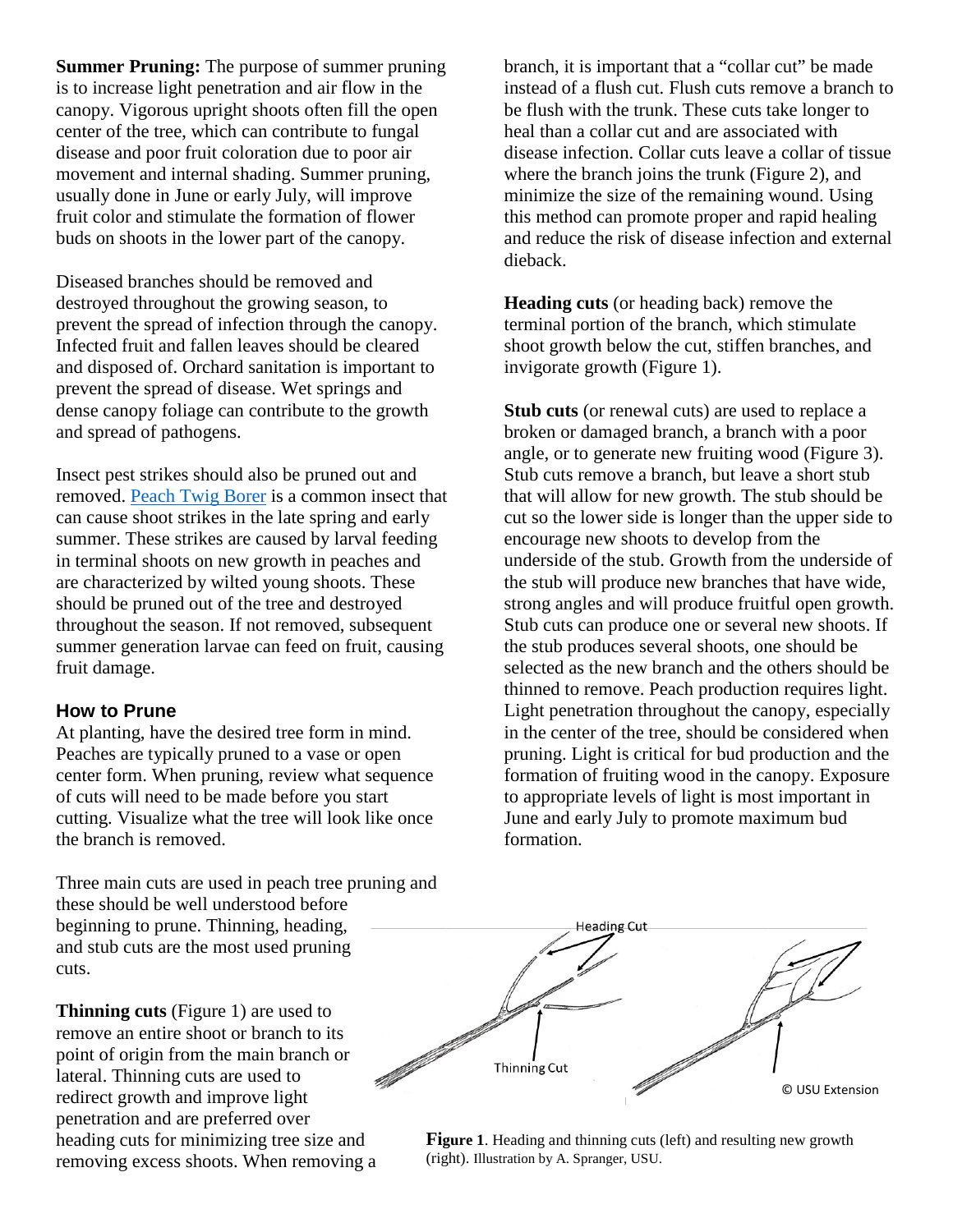

**Figure 2**. Pruning cut resulting in a branch collar. Making a flush cut (cut along dotted line) would result in a larger wound surface area and takes longer to heal. Photo credit: Tiffany Maughan

Buds being formed at this time will become fruit and leaves the following year and will influence future yield. It is critical that all fruiting wood receive at least 25% full sunlight in order to form large, well-colored fruit as well as healthy and abundant flower and vegetative buds. Shaded wood forms fewer buds and wood that receives less than 20% full sunlight often dies during the winter months.

To optimize incoming light, peach trees are trained to specific systems. Several different training systems are used, typically with open centers to allow for good light penetration. Two systems that work well for Utah, Open Steep Leader and Quad V, are detailed below.

### **Open Steep Leader**

The Open Steep Leader system (Figure 4) is a common system used for backyard orchards. This method allows for good light penetration throughout the canopy. This is an open center system where branches are encouraged to bifurcate (divide) to fill the upper canopy. The increased canopy volume can improve early and mature yields.

**Establishing the Open Center:** Trees should be planted in the spring and be pruned shortly after planting. If trees are planted in the fall, prune the following spring. Scaffold limbs in this system should begin 20 to 24 inches off the ground. The main trunk or leader of the newly planted tree



**Figure 3**. Stub cut and the resulting renewal growth from the underside of the stub. Illustration by A. Spranger, USU.

should be cut with a heading cut 4 to 6 inches above the desired height of the scaffolds. All existing branches should be stubbed at time of planting, leaving two to three buds on each stub to control growth and attain the desired tree form.

**Establishing the Primary Scaffolds**: Of the new shoots that grow during the first summer, some will be selected to become the primary branches or scaffolds in the tree. Pruning during the summer after planting is effective in establishing the primary scaffolds and directs growth into the desirable scaffold branches as well as reduces winter pruning. Summer pruning should be done before growth stops. In order to obtain branches of the appropriate angle, allow proliferation of many branches from the top of the main trunk during the beginning of summer. By July, prune out all but the shoots growing at the desired angle of 50 to 65 degrees from vertical. If there is a limited number of shoots originating from the headed main leader, the growing points of these shoots can be pinched off when they are about 12 inches long to encourage branching and increased shoot numbers. Any shoots forming lower on the trunk than the desired height of the scaffolds should be removed.

If summer pruned, very little dormant pruning the first winter will be needed. If you did not summer prune, select the shoots that will become the main scaffolds during the first dormant season. Three to four main scaffolds should be selected and all others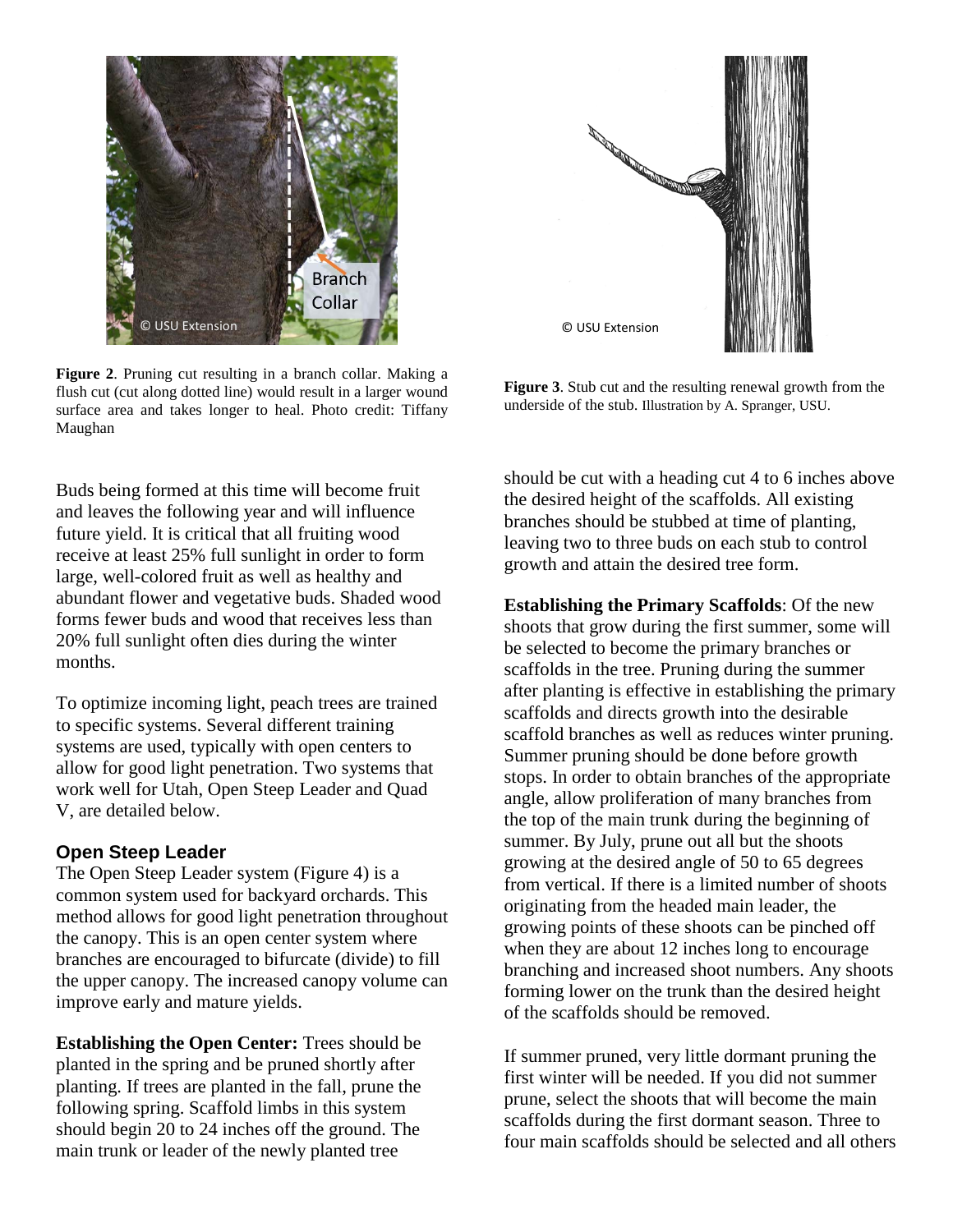removed. It is critical that these scaffolds are of uniform size, have the appropriate angle and are uniformly distributed around the tree. New vertical growth with branch angles less than 50 degrees from vertical should be pruned out as branches that are too upright have excessive vegetative vigor. Additionally, branches with narrow crotch angles form weak connections to the trunk and are likely to break in later years under a crop load. Avoid horizontal limbs. Remove any branches growing below the scaffolds on the trunk, water-sprouts, upright, broken, or diseased growth.

**Establishment of Secondary and Tertiary Scaffolds:** As the three to four main scaffolds grow, heading and thinning cuts can be used to direct the scaffold upward and

outward. In early summer, remove any vigorous upright shoots that may develop near the center of the tree. When scaffolds reach a desired length of approximately 2 feet, a heading cut should be used to encourage bifurcation. By late June, secondary shoots should develop on the terminal shoots. The upright portion of the terminal shoots can be pinched just above an outward growing secondary shoot. This will help direct the growth of the secondary scaffold. Select two of the new branches with proper angles to keep and thin out any others. The two new branches are the secondary scaffolds and should be allowed to grow outward and upward until they reach a desired length. A heading cut should then be made to bifurcate the secondary scaffold, forming tertiary scaffolds. Summer pruning to secondary and tertiary scaffolds should be completed by early July. The end result should be 4 primary scaffolds, 8 secondary scaffolds, and 16 tertiary scaffolds reaching a terminal height of 10 to 11 feet. The form of the tree should be open in the center with branching scaffolds around the tree. Scaffolds are permanent wood that will not be renewed.

**Renewal Pruning of Fruiting Wood:** Fruiting wood will form as small lateral shoots on the scaffolds. Any fruiting laterals older than 1 year should be stub cut back to scaffold wood to



**Figure 4.** Peach tree pruned using the Open Steep Leader system. There are main scaffolds (yellow line), secondary scaffolds (green line), and tertiary scaffolds (orange line). Photo credit: Sheriden Hansen.

encourage renewal growth. The ideal fruiting shoot is "pencil sized" or about ¼ inch thick at the base, has no secondary shoots, and is 12 to 24 inches long. Laterals this size are ideal for holding one to two peaches. Laterals that are too small to support fruit, or that are too large and vigorous to be fruitful should be removed. If the tree has produced an overabundance of fruiting laterals, thin them to leave one every 4 to 6 inches along the branch.

### **Quad V System**

An alternate approach to tree form is the Quad V system (Figure 5). This system is used in commercial orchards, but can easily be applied to the home orchard setting. This training system is simple and consumes less pruning time than the bifurcated system, but does not fill canopy space as quickly. The Quad V is an open center system with four to five permanent scaffolds or "columns" originating around the trunk. The columns do not branch or bifurcate, but are single columnar scaffolds extending upward and outward from the trunk origin.

**Establishing the Open Center:** Beginning establishment is very similar to the bifurcated system; the open center is established using the same initial methods. However, instead of choosing three to four scaffolds, four to five are chosen as columns.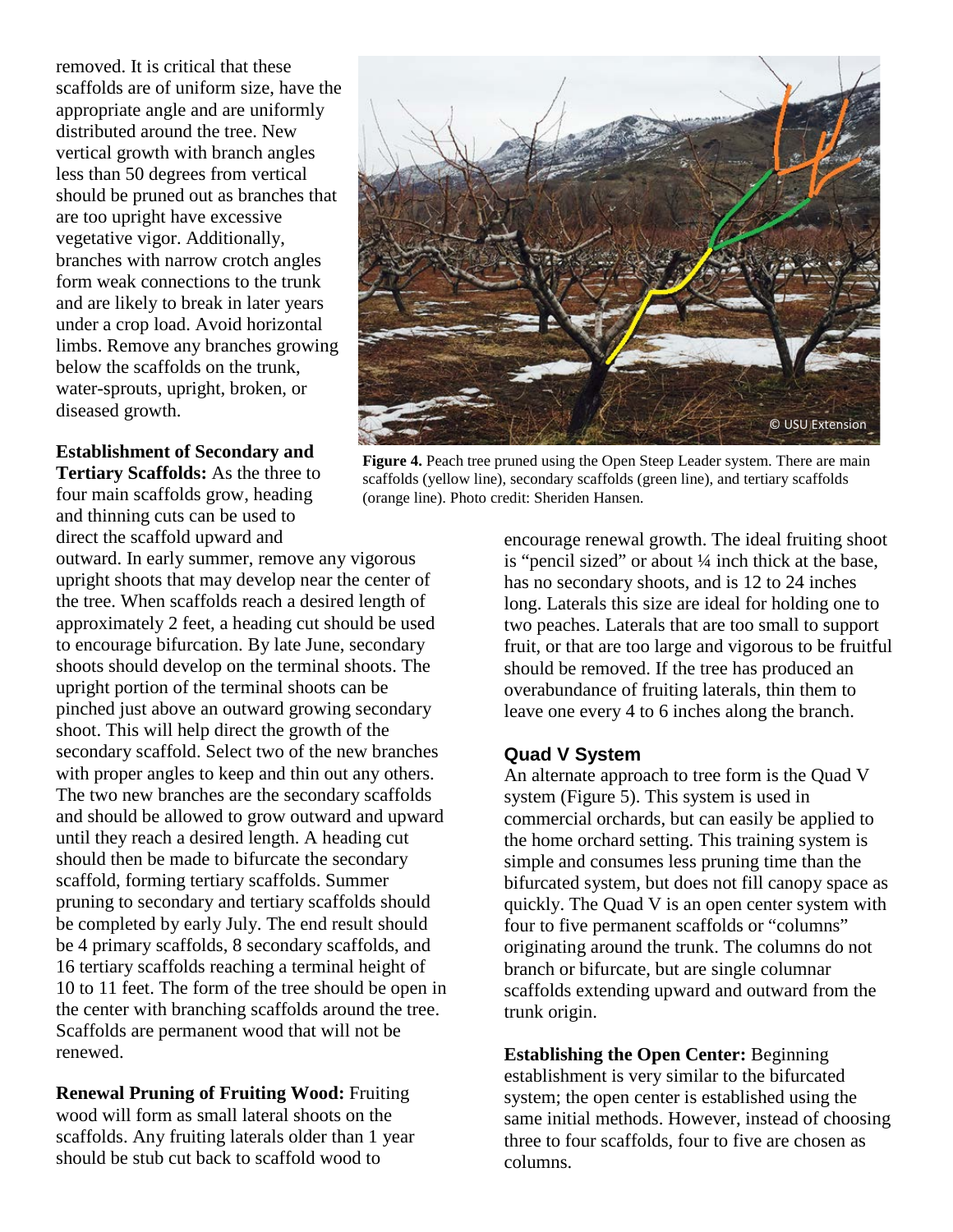

**Figure 5.** Peach tree pruned using the Quad V system. There are main scaffolds (yellow line) that have fruiting wood forming all along them. Photo credit: Sheriden Hansen

**Establishing Columns:** New growth that is formed over the first summer will become the four to five main columns in the tree. Branches should be uniformly distributed and grow at a 30 to 45 degree angle from vertical. Low shoots that form at a narrow angle should be removed.

During the dormant winter period, four to five main scaffolds should be selected to form permanent columns. These columns should be at different compass points around the main trunk to ensure they are evenly distributed and the tree is balanced. Columns should never be above each other. Any watersprouts, upright, broken, or diseased growth should be removed at this point. Any branching, or bifurcation, should be thinned to maintain a single column form. Column angle can be corrected with thinning and heading cuts. When the columns reach the desired height, 8 to 11 feet, a heading cut can be used to control height.

**Renewal Pruning of Fruiting Wood:** Small shoots will form on the columns, which will be the fruiting wood (Fig. 6). Renewal pruning should be used to remove 2-year-old branches back to the scaffolds to ensure an annual supply of fruiting wood. Renewal pruning should follow the same procedures previously discussed in the steep leader system.

.



**Figure 6.** Peach tree during pruning showing fruiting wood, heading, and stub cuts. Photo credit: Sheriden Hansen

## **Thinning**

Crop load management is important for quality peach production and can be achieved through pruning and thinning practices. When pruning, it is important to differentiate between vegetative and fruiting buds in order to not over or under prune. As buds begin to swell, floral and vegetative buds become distinguishable from one another. Floral buds have a rounded shape and are typically larger in size, while vegetative buds remain smaller and torpedo or oblong shaped (Fig. 7).



**Figure 7**. Floral and vegetative buds on 1-year-old wood. Photo used with permission from Michigan State University Extension.

Each lateral fruiting branch should be able to support one or two fruit, depending on size. Young peach wood can have up to three buds (two floral